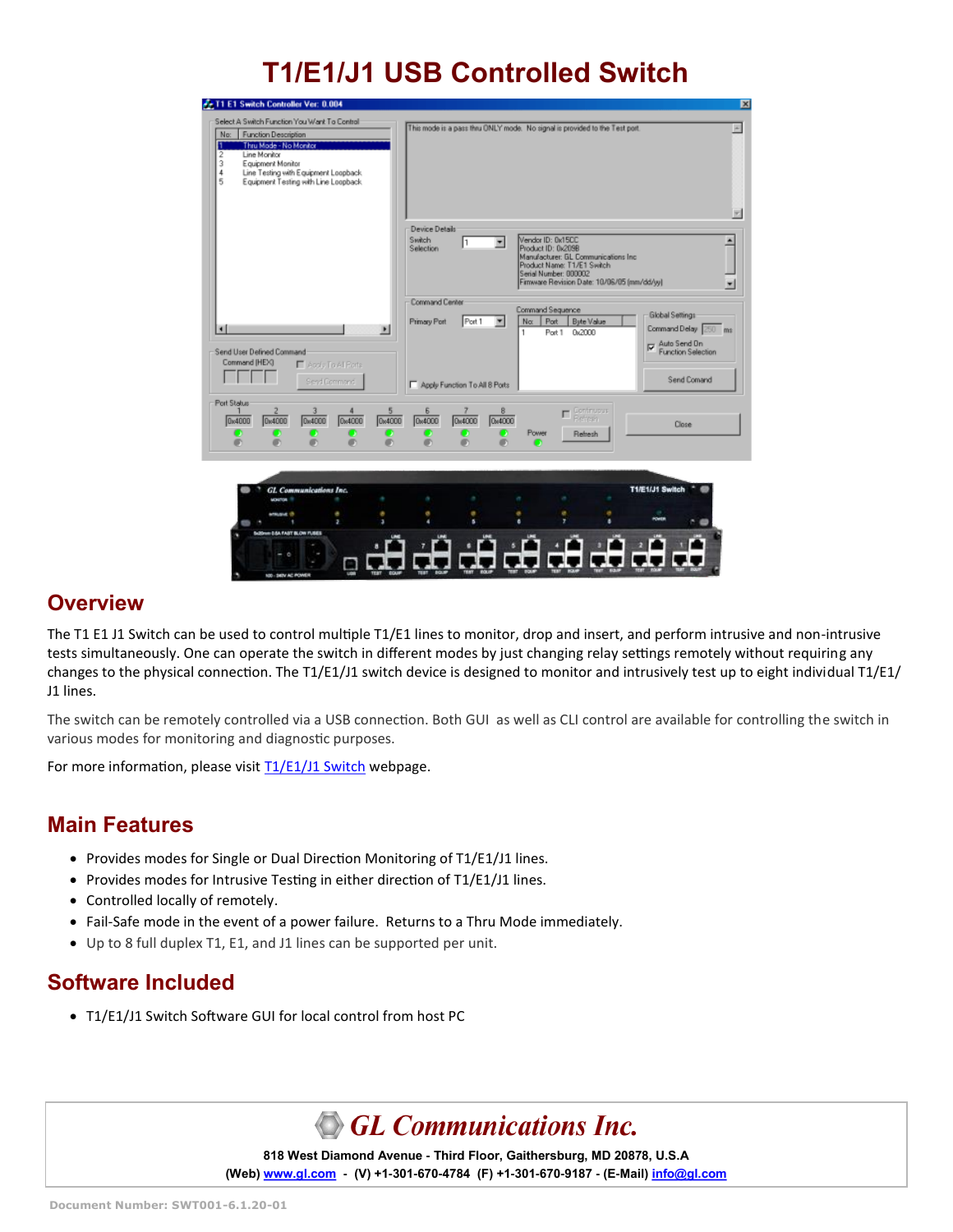## **Working modes of T1/E1/J1**

The switch has three basic modes of operation.

#### **Through mode**

This mode allows the signal to pass through the device by disconnecting the test access. With the test access disconnected, the test card from the line will be set inactive, and therefore the signals will pass through the switch without any monitoring.



**Figure: Through Mode**

#### **Intrusive mode**

This allows test access on either the line or equipment telecommunication sides. The monitor and intrusive modes have additional detailed configurations, which allow greater control of the test access.

### **Software control of the switch**

The switch can be controlled using either T1E1 application or using GL's Windows client server (WCS). The T1E1 switch software allows the user to control the switch without sending commands remotely.



**Figure: Switch Control**

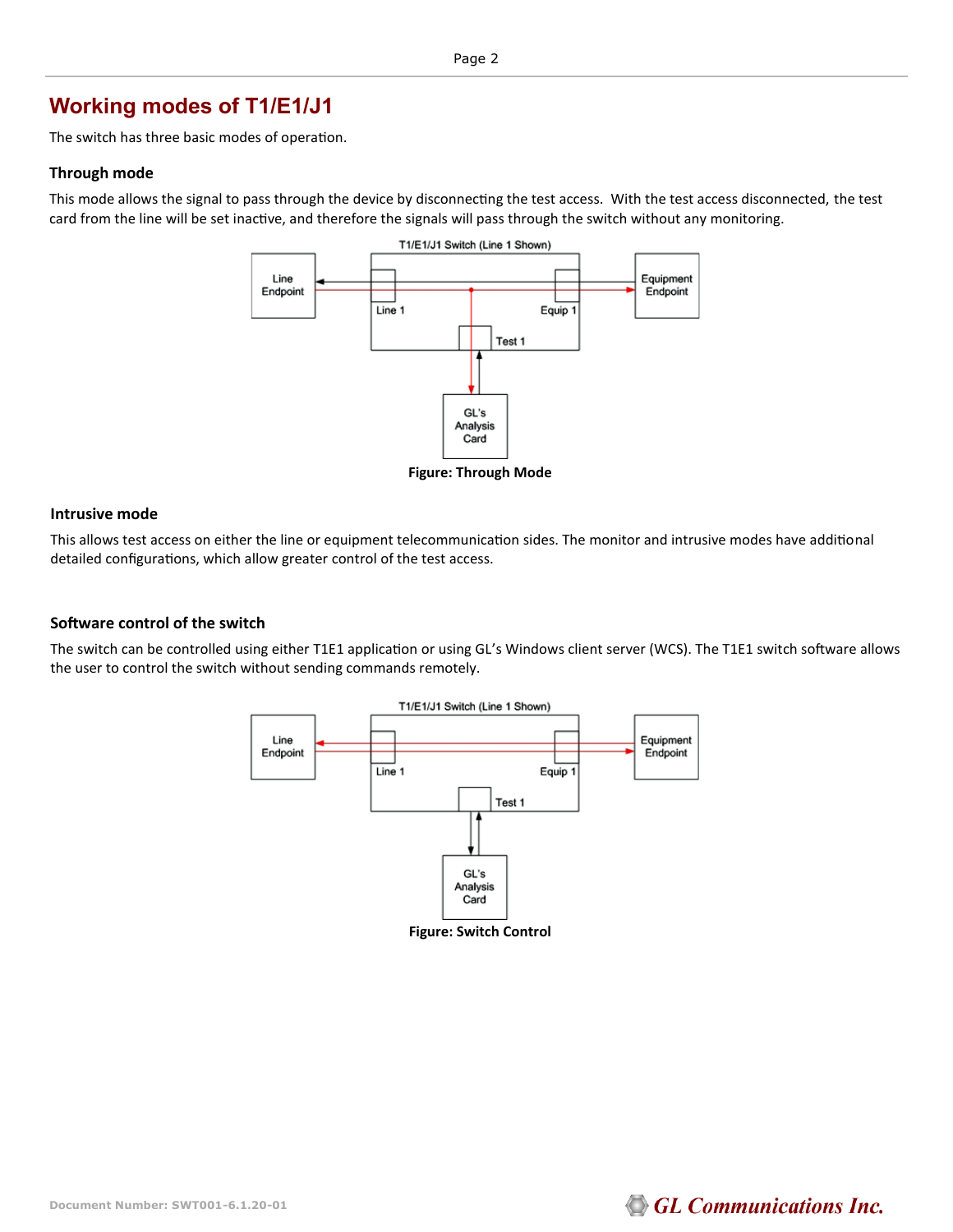## **Working modes of T1/E1/J1** *(Contd.)*

### **Monitor mode**

In this mode user can monitor either line or equipment telecommunication sides.



**Figure: Monitor Equipment**



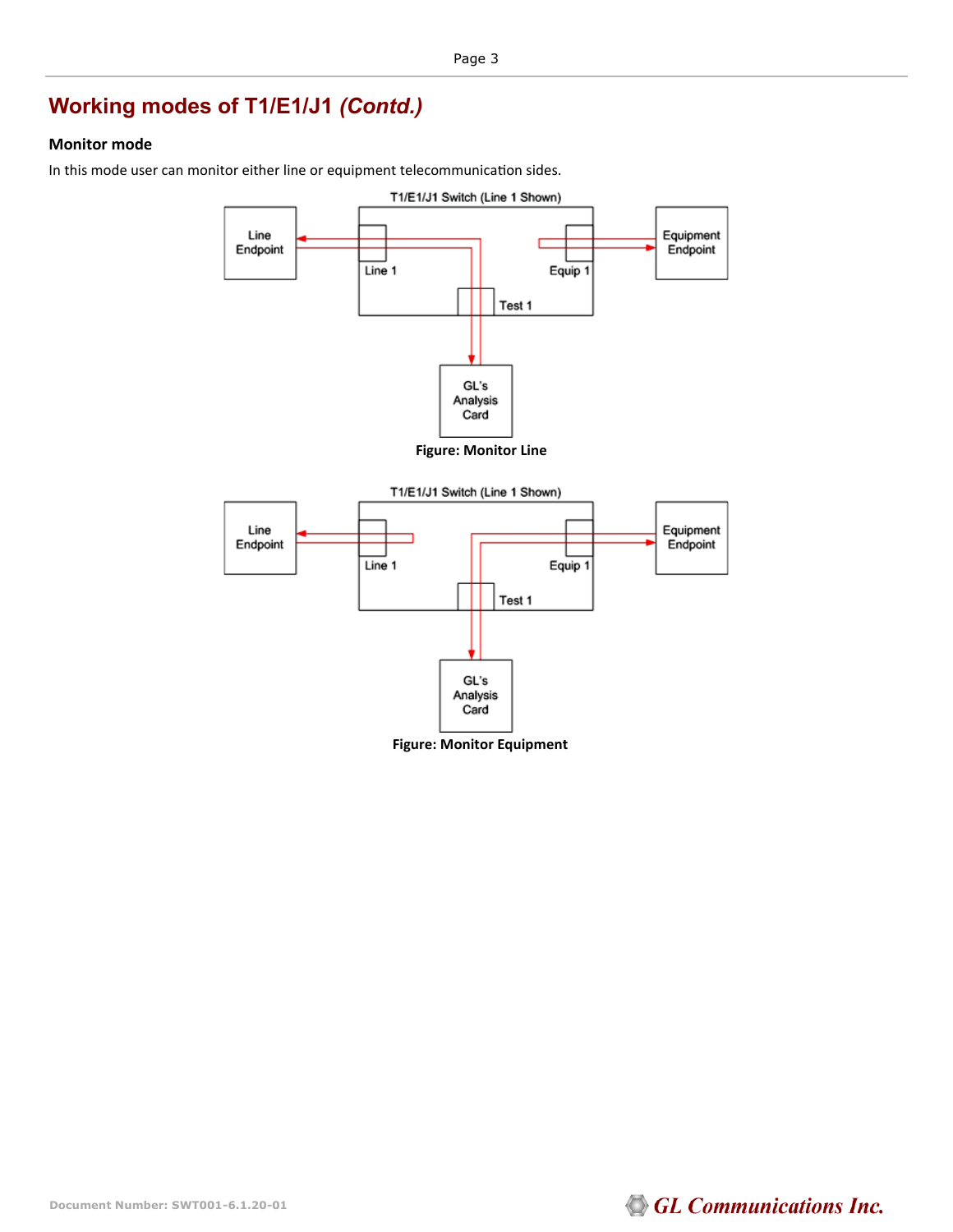### **Other Detailed Configurations**

The monitor and intrusive modes have additional detailed configurations, which allow greater control of the test access.

### **Line Testing with Keep Alive (Shared)**

This allows to test intrusively in the direction of Line. The secondary test cards provides Keep Alive signals indicating the line is active.



**Figure: Line Testing with Keep Alive (Shared)**

### **Line Testing with Equipment Loopback**

This allows to test intrusively in the direction of Line. The Equipment side is looped back within the switch.



**Figure: Testing Line with Equipment Loopback**

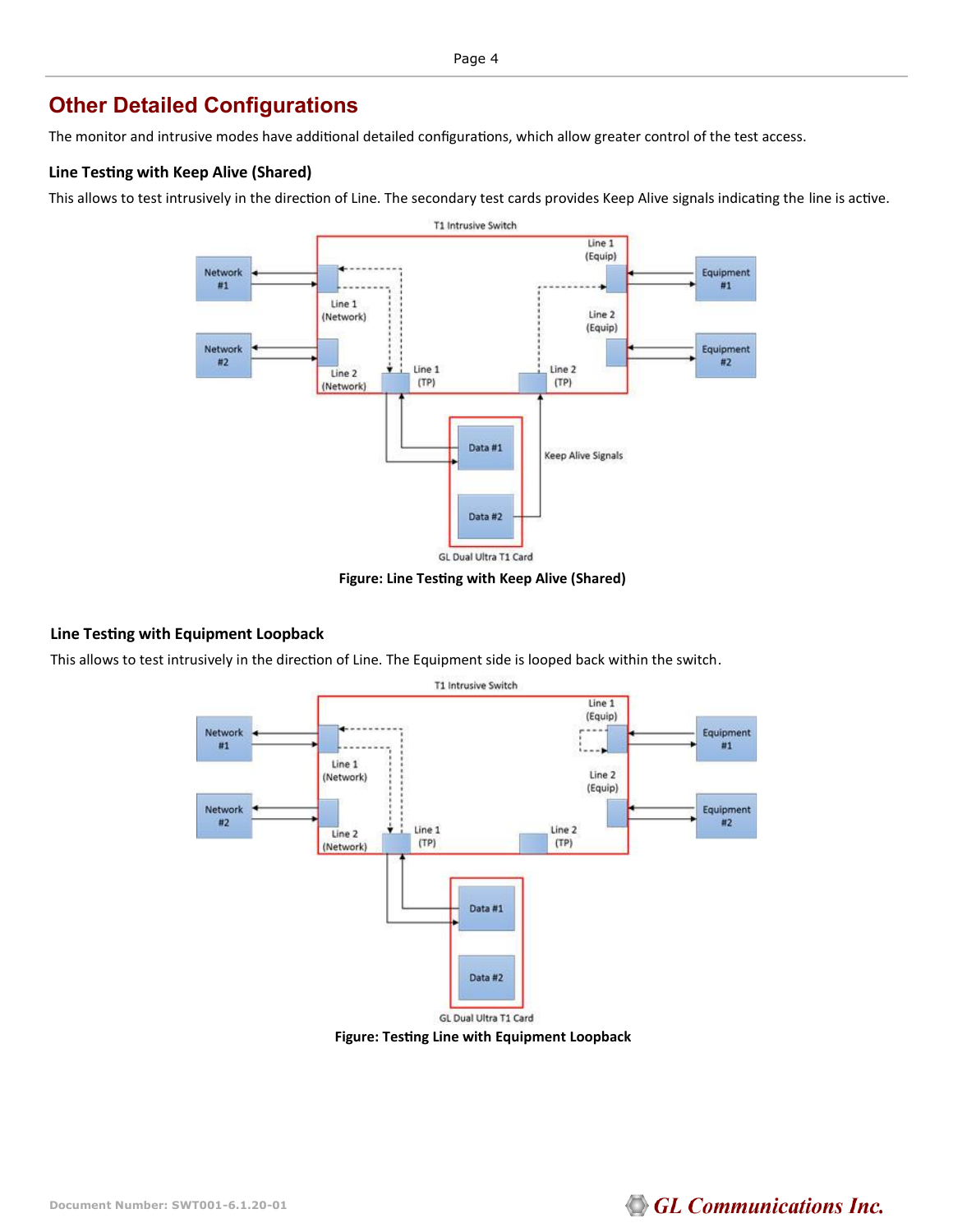## **Other Detailed Configurations** *(Contd.)*

### **Dual Direction Monitoring**

This allows to monitor the incoming signals from the Line and the Equipment non-intrusively.



#### **Figure: Monitoring Dual Direction**

### **Dual Direction Testing**

This allows to test the incoming signals intrusively from the Line and the Equipment at the same time.



**Figure: Dual Direction Testing**

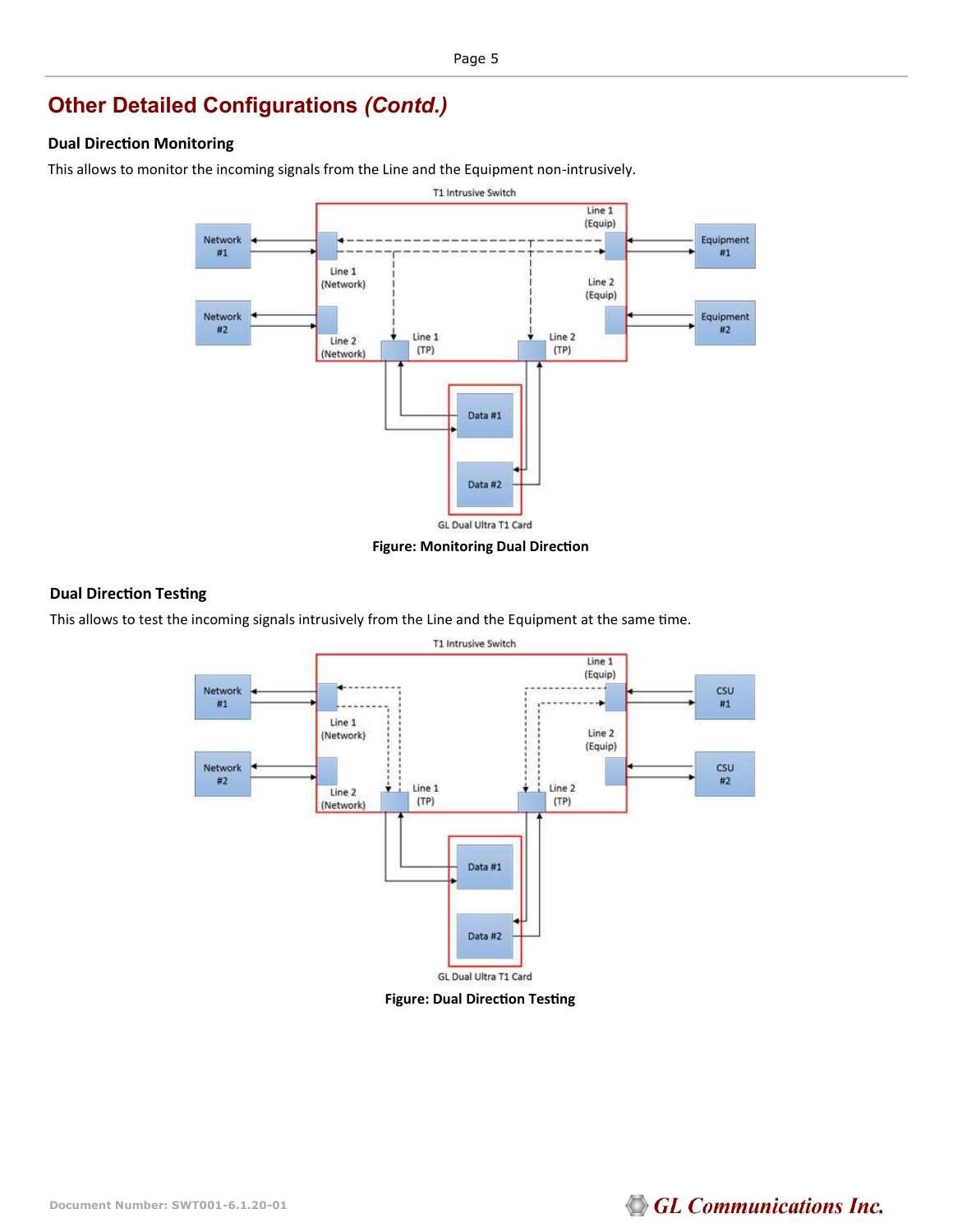## **Other Detailed Configurations** *(Contd.)*

### **Monitor Line Loopback with Signal Thru**

This allows to loopback the Line signal within the Switch and allow the test port to monitor. The signal from the Line is passed thru to the Equipment .



**Figure: Monitoring Line Loopback with Signal Thru**

### **Drop & Insert to Equipment**

It is an intrusive test allows to drop the received signal from the Line and insert the generated signal from the test card to the Equipment.



**Figure: Drop and Insert to Equipment**

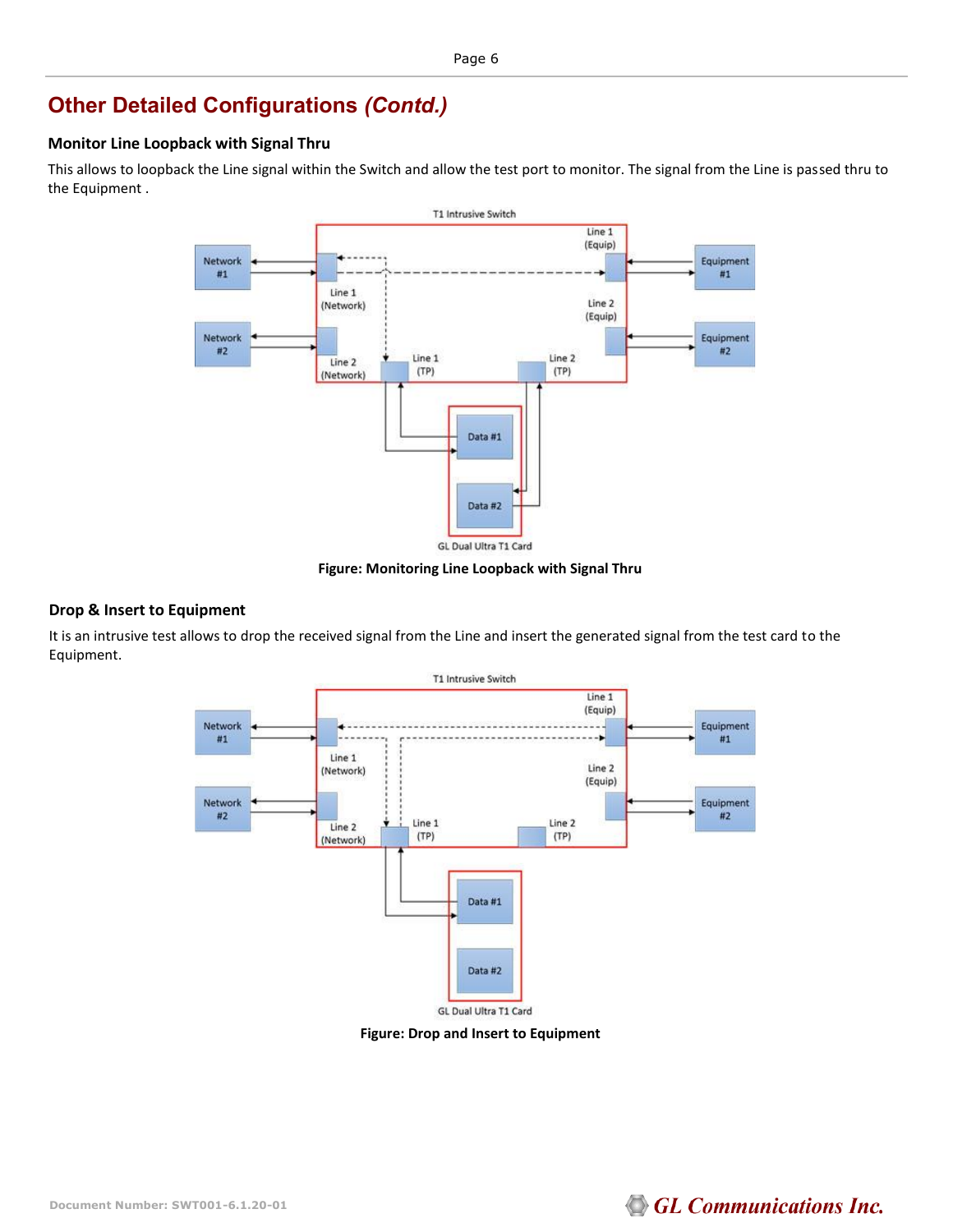## **Other Detailed Configurations** *(Contd.)*

### **Drop & Insert to Line**

It is an intrusive test allows to drop the received signal from the Equipment and insert the generated signal from the test card to the Line.



#### **Dual Cable Connection**

It is an intrusive test allows to test the Equipment/Line. The test card 2 provides Keep Alive signal towards the Line/Equipment respectively.